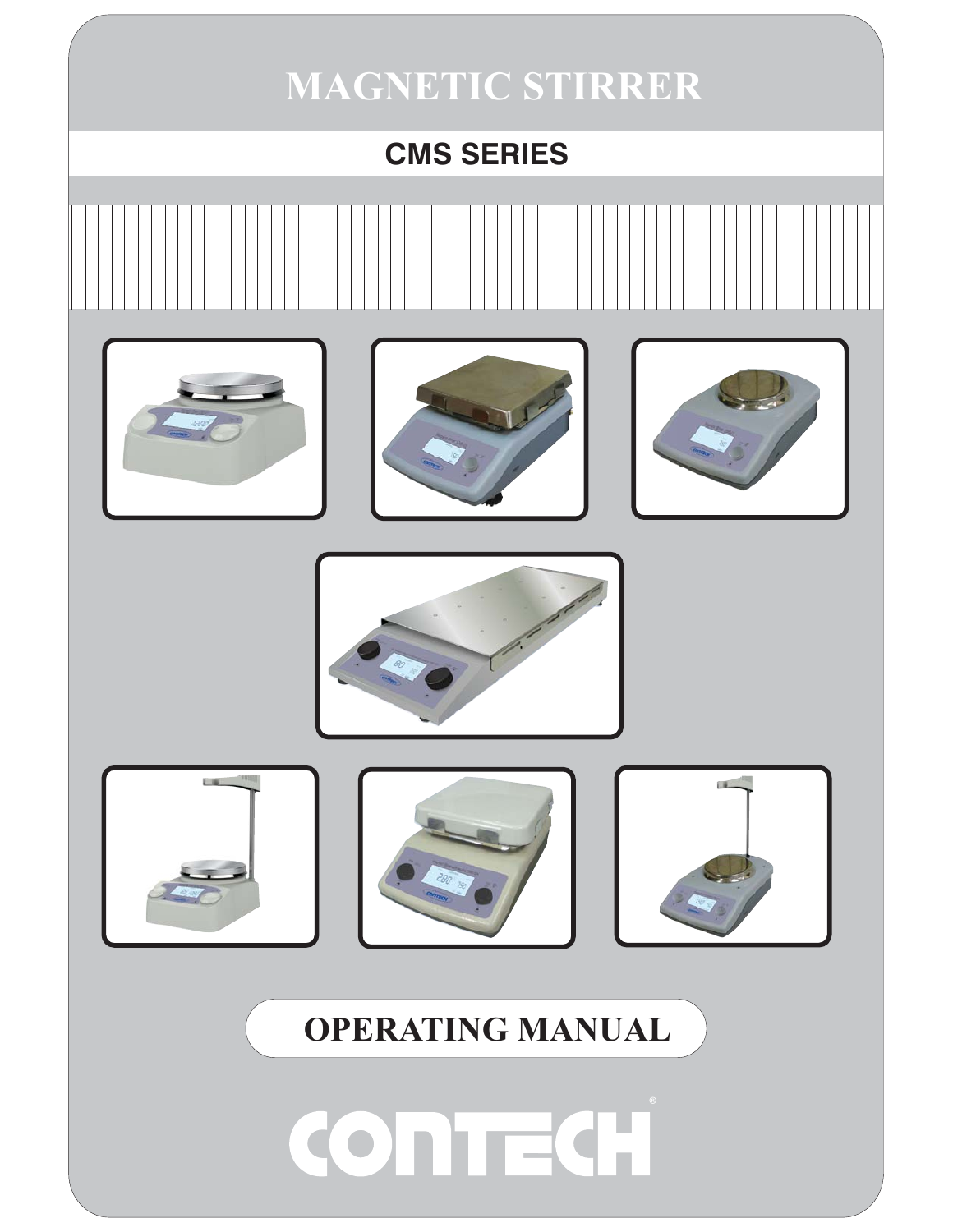## WARRANTY

**CONTECH INSTRUMENTS LTD** warrants all its products against defects in material and workmanship for a period of one year, subject to terms and conditions stated below and as further modified by warranty Amendment, in each product instruction manual. The warranty card must be registered with us within 15 days of purchase.

- 1. Warranty period will commence from the date of shipment from **CONTECH** to the original buyer.
- 2. All warranty repairs are normally done at our factory in Mumbai and our decision about faulty materials or workmanship will be final. The instrument should be sent in the original packing to our factory at the address given below. Postage /Airfreight charges both ways are to be borne by the customer.
- 3. If any of our product is opened by any one other than our engineers or our authorised representatives, this warranty will become null and void and CONTECH will be relieved of all responsibilities as to the service and operation of the said product.
- 4. This warranty will not be applicable to:
	- a) Shipping damage or damages incurred while products are in transit.
	- b) Correction of operational problems arising out of environmental conditions beyond our control.
	- c) Maintenance necessitated by customer neglect, misuse, improper operation of the instrument or equipment.
	- d) Work necessitated by damages from war, accident, fire, flood, electrical failure, vandalism or any other causalities.
	- e) Repairs due to customers failure to perform any routine maintenance prescribed in the instruction manual.

(The routine inspection of calibration and other parameters should be done periodically by the user)

- 5. CONTECH shall not be liable for any consequential damages nor labour loss or expense directly or indirectly arising from use of its products.,
- 6. Amendments, assumed corollaries or statements contrary to the terms of this warranty shall not be binding on us unless they are put in writing and approved by us.
- 7. Any disputes arising out of usage of this products will be subject to Mumbai jurisdiction.
- 8. For warranty service, contact your local dealer or contact us on the below address.

Corporate Office: 301, Punit Indl. Premises, Turbhe Naka, Navi Mumbai - 400 705. Tel.: +91 22-2761 1176 / 77 / 78 / 79 / 80, 2761 8431, 3245 9901 / 02 / 06 / 18 Fax:+91 22-2761 8421 E-mail: service@contechindia.in / info@contechindia.in Website: www.contechindia.com

Factory: Plot No. EL-221 TTC Indl. Area, MIDC (Electronic Zone), Mhape, Navi Mumbai-400 701. Tel.: +91 22-2761 8366, 6516 2341 Fax: +91 22-2761 8374

| Product:                 | Purchase Ref.: |
|--------------------------|----------------|
| Model No.:               | Invoice No.:   |
| Sr. No.:                 | Date :         |
| Dealer's Name & Address: |                |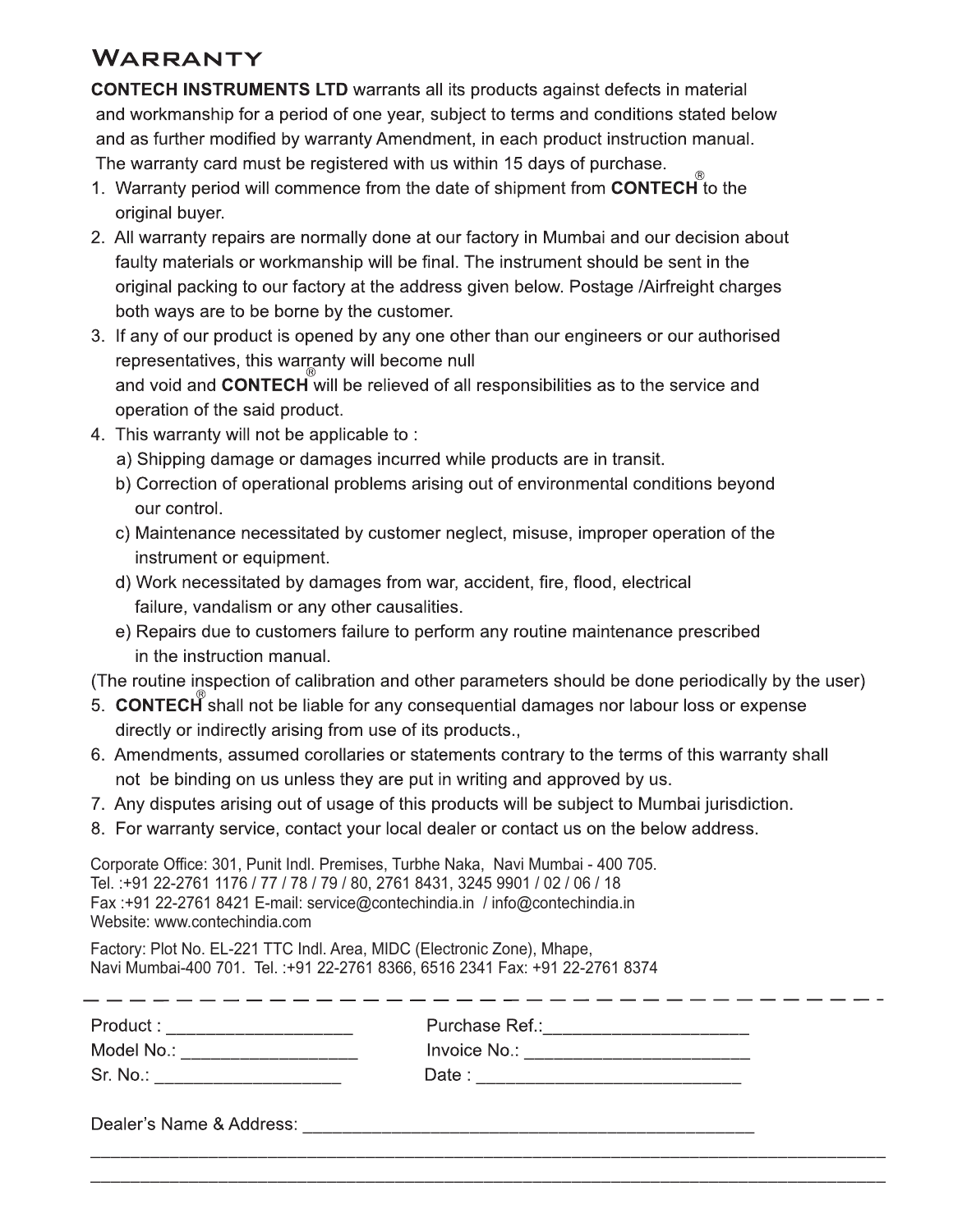

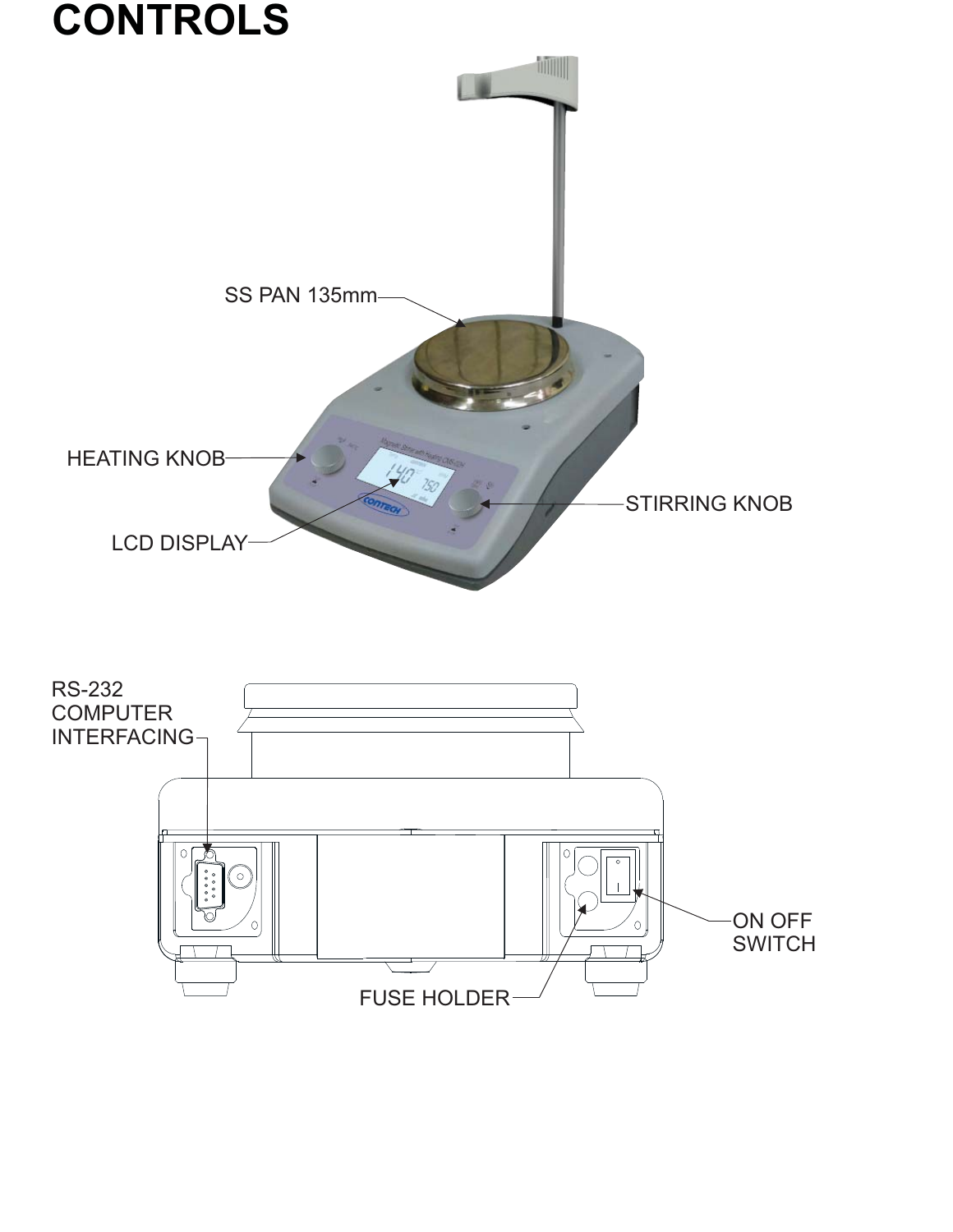## **Display digit mode**



| <b>Characters</b>  | <b>Descriptions</b>                                                                                               |
|--------------------|-------------------------------------------------------------------------------------------------------------------|
| Temp. °C °F        | Display temperature when the heating<br>function is switched ON                                                   |
|                    | Display temperature when the stirring<br>function is switched ON                                                  |
|                    | Display hot warning if the heating plate<br>temprature is above 50°C after switching<br>OFF the heating function. |
| <b>Ext.Control</b> | <b>Controlling Temperature With</b><br>External Temp. sensor                                                      |
| <b>Set RPM</b>     | <b>Set Speed</b>                                                                                                  |
| <b>Set Temp.</b>   | <b>Set Temperature</b>                                                                                            |